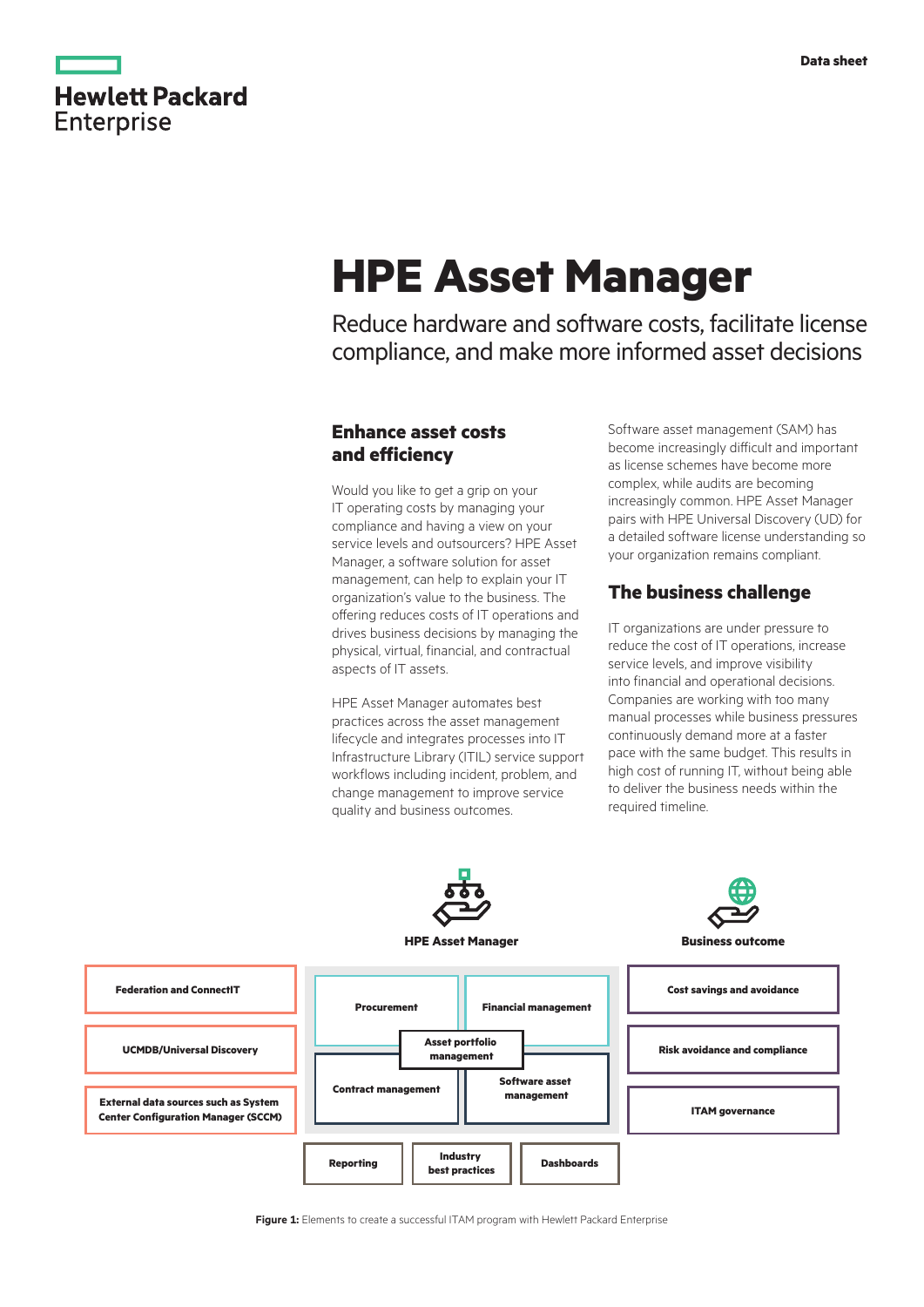

**Figure 2:** Key enablers of the HPE ITAM solution

Further, software licensing is becoming increasingly complex, requiring specialized asset management tools to ensure compliance and optimize costs. In parallel, license audits are becoming increasingly common, and can be costly and embarrassing to companies if they are found to be out of compliance.

Use HPE IT asset management (ITAM) software to simplify the IT solution set. Today's economic environment is more challenging than ever. Virtualization, acquisitions, device sprawl, consolidation projects, asset allocation, and an overall lack of standardization across IT drive up the cost and drive down the ability to deliver quality business services to the organization.

# **The HPE Asset Manager solution: Integration across the entire IT value chain**

It is a challenge for IT organizations to get a clear, fiscal view of the configuration items used to provide business services to the customers. Aligning and integrating ITAM

with an ITIL-aligned service management solution enables IT organizations to share common data with minimal duplication.

HPE Asset Manager delivers out-of-the-box, real-time federation with HPE Universal Configuration Management Database (Universal CMDB). This integration results in alignment and automation of the entire IT service management (ITSM) process without requiring a large repository. Federation reduces data redundancy and improves transaction performance—so that relevant data resides within its respective business domain, yet is available across the business infrastructure.

In addition, discovered services or mapped views of component configuration items can be correlated to their physical assets, enabling IT to rationalize the fiscal cost of delivering these business services to customers. HPE Asset Manager offers a huge benefit for organizations looking to reduce costs of maintaining ITIL-aligned integrations, enhance transaction performance, and share critical data across the business infrastructure.

### **Key HPE Asset Manager features**

#### **Single view of all assets**

HPE Asset Manager provides a single-pane-of-glass view on nearly all IT and non-IT assets across the IT ecosystem. Consolidated view of hardware and software assets enables several use cases across IT portfolio and simplifies IT audits.

#### **Simplified user interface and reporting widgets for ITAM users**

HPE Asset Manager supports a rich client interface for power users and a simplified Web interface for ITAM casual users. Out-of-box reporting widgets enable ITAM or SAM stakeholders to access the asset management information they need to take the right decisions through the out-of-box widgets.

#### **Asset Manager Browser**

Quickly and easily, look up all types of configuration items and their details in this Web-based browser.







**Figure 3:** Example interfaces that transition easily from desktop to mobile **Figure 4:** The home screen of the Asset Manager Browser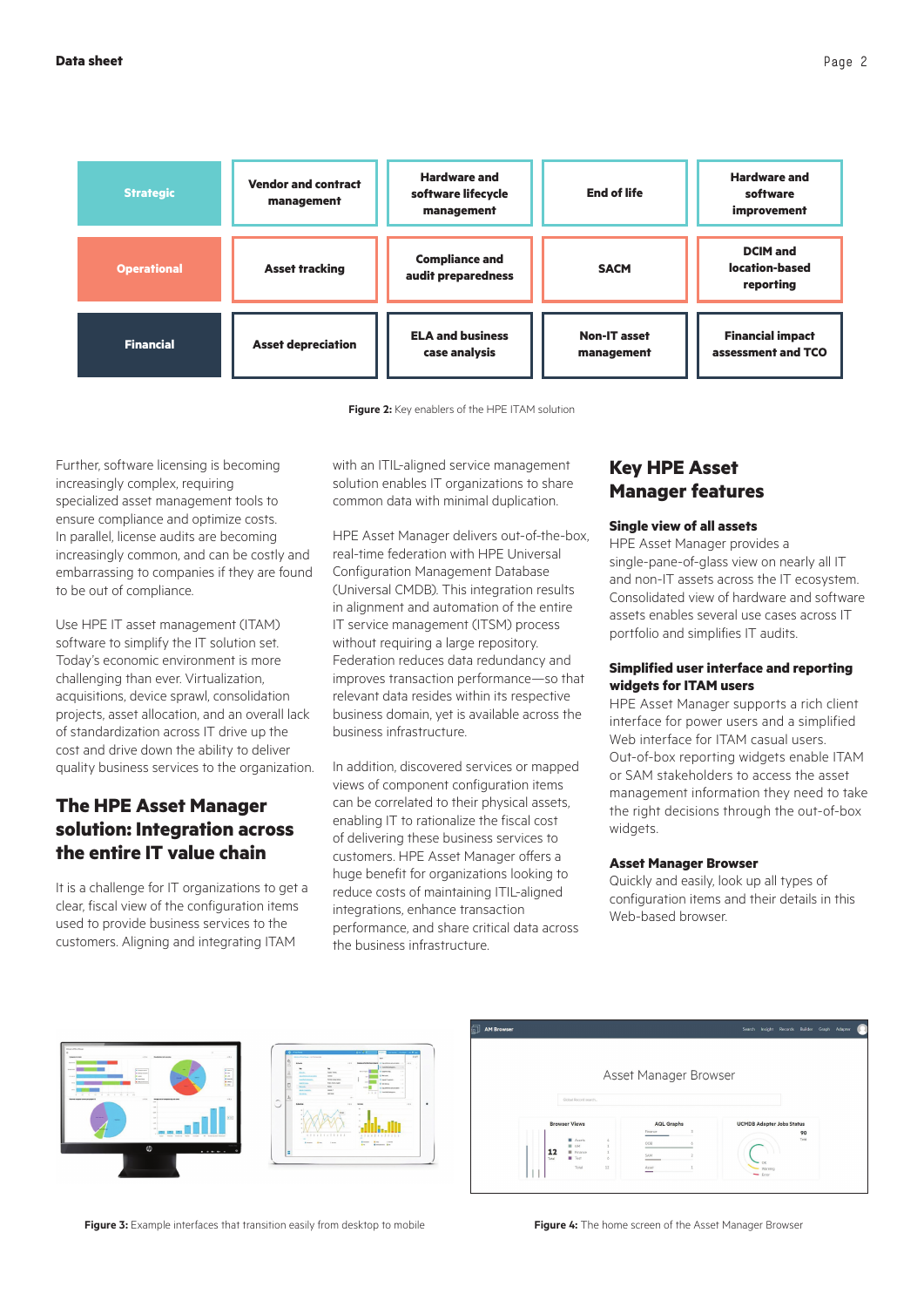

**Figure 5:** HPE UD, HPE Asset Manager, HPE Universal CMDB, and HPE Service Manager operate cooperatively so that the IT hardware and software assets supporting business services are effectively managed.

### **Service asset configuration management**

The HPE Service Asset Configuration Management (SACM) solution enables the IT organization to link the activities and investments of ITAM and configuration management. The solution accurately records and tracks the various costs associated with delivering IT services and maintains an accurate picture of the organization's IT infrastructure used throughout the ITSM processes.

# **IT asset portfolio management**

HPE Asset Manager Asset Portfolio tracks, defines, and manages the complex relationships between assets, contracts, and costs. It provides consistent and accurate inventory information. Asset tracking processes are simplified by consolidating assets and each configuration item into a central repository.

## **Consolidate and streamline procurement processes**

Consolidating requisitions, preventing maverick buying, and enforcing purchasing policies across IT are all challenges that can have a significant financial impact on the business' bottom line. HPE Asset Manager Procurement module addresses these challenges by automating and streamlining the entire request lifecycle. It verifies each request against corporate approval standards by checking against a catalog of approved assets.

The module monitors existing stocks and budgets so that requests are filled through available inventory whenever possible, and consolidates similar requisitions across the organization to get a greater volume purchase discount and save money.

#### **Financially manage and chargeback for the utilization**

HPE Asset Manager Financial Management module makes it easy to track costs associated with every asset at every stage

in its lifecycle, including expenses related to capital and operations.

Our Financial Management module institutes chargeback programs to specific business units. The ability to chargeback for the utilization of virtual or physical assets enables greater cost recovery and provides visibility into the business services being consumed at the business unit level. This visibility and cost recovery helps organizations to create better budgets and future plans.

#### **Software asset management**

HPE Asset Manager is one of the leading enterprise-ready solutions for SAM, which helps organizations to manage software licensing across nearly all IT platforms. The framework provides an end-to-end solution for discovering the hardware, software, and virtualization technologies with HPE Universal Discovery. It also provides out-of-box integration framework to consume the discovery data and enables SAM counters for license compliance valuation with respective vendor contracts.



**Figure 6:** Software asset compliance widget